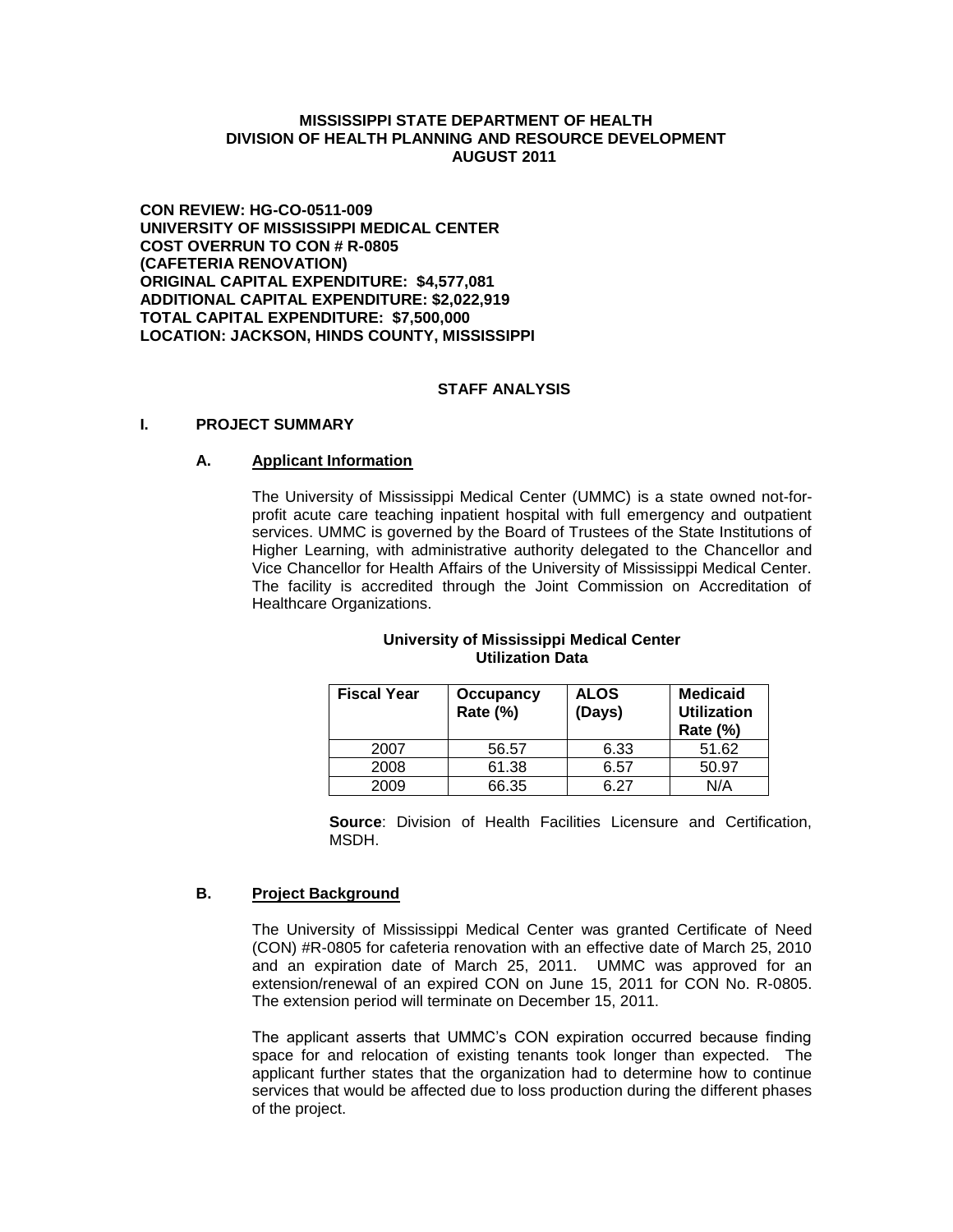(08/11) HG-CO-0511-009 University of Mississippi Medical Center Cost Overrun to CON # R-0805 Page 2 of 4

The applicant states that at the time of the CON expiration, UMMC was finalizing construction documents, relocating tenants, and obtaining a bid date. Currently, UMMC is awaiting IHL approval to advertise for bids.

The applicant affirms that the original proposed project consists of the complete renovation of the existing cafeteria and dining areas on the first floor of the main hospital, and the cooking line of the kitchen which is directly below the cafeteria on the basement level will be renovated. The project involves renovation of 13,866 square feet, including displacement and relocation of an occupational therapy suite and a non-invasive cardiology suite to other areas of the hospital. The applicant asserts that all new equipment and utilities as well as architectural finishes will be provided within the scope of the cafeteria/dining renovation project.

## **C. Project Description**

The University of Mississippi Medical Center now requests Certificate of Need authority for a cost overrun to its CON No. R-0805.

The applicant states that the originally proposed project scope and budget changed to reflect the addition of an emergency generator, replacement of select kitchen equipment, and development of alternative food services/dietary production site during the construction project to permit the continuation of cafeteria and patient food services. The applicant further states that an additional 1,135 square feet was also added to the project scope to accommodate for the loss of the current food services/dietary production site.

The applicant states that there has been a delay in the construction process because of the expanded scope and finding alternative sites for services that must continue production during the construction. The applicant estimates that CON No. R-0805 is 4.6% complete.

UMMC anticipates that the notice to proceed with construction will occur within sixty (60) days of the bid date. The applicant states the bid date was scheduled for May 26, 2011.

According to the applicant, the capital expenditure approved in the original CON is \$4,577,081, and the additional amount for this cost overrun proposal is \$2,922,919, resulting in a revised capital expenditure of \$7,500,000 for the project. This cost overrun project is a change in scope, but not a change in the overall objective of the project.

### **II. TYPE OF REVIEW REQUIRED**

The original project was reviewed in accordance with Section 41-7-191, subparagraph (1) (j) of the Mississippi Code of the 1972 Annotated, as amended.

The State Health Officer reviews all projects for amendments and cost overrun in accordance with duly adopted procedures and standards of the Mississippi State Department of Health.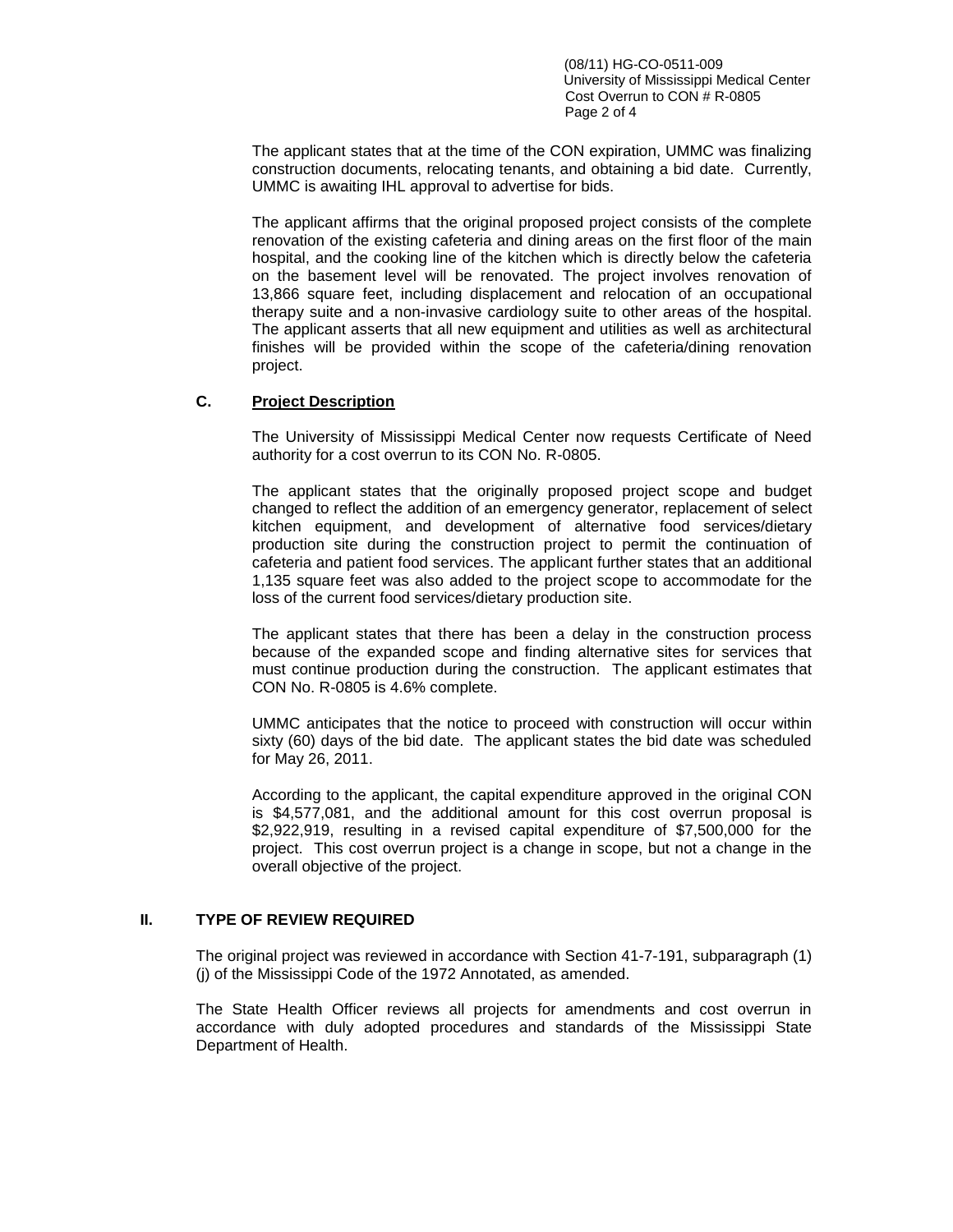(08/11) HG-CO-0511-009 University of Mississippi Medical Center Cost Overrun to CON # R-0805 Page 3 of 4

In accordance with Section 41-7-197(2) of the Mississippi Code of 1972 Annotated, as amended, any affected person may request a public hearing on this project within 20 days of publication of the staff analysis. The opportunity to request a hearing expires on August 15, 2011.

### **III. CONFORMANCE WITH THE STATE HEALTH PLAN AND OTHER ADOPTED CRITERIA AND STANDARDS**

### **A. State Health Plan (SHP)**

The original application was in substantial compliance with the overall objectives of the *Plan* in effect at the time of submission. The amendment/cost overrun project continues to be in compliance with the *State Health Plan.*

## **B. General Review (GR) Criteria**

This project was in substantial compliance with the CON Review Manual in effect, FY 2009 Revision, at the time of original submission, and continues to be in substantial compliance with said criteria.

## **IV. FINANCIAL FEASIBILITY**

|                                          | Original Approved<br>Amount |             | Revised<br>Amount |             | Increase/<br>(Decrease) |             |
|------------------------------------------|-----------------------------|-------------|-------------------|-------------|-------------------------|-------------|
| 1. New Construction Cost                 |                             | 0           |                   | 0           |                         |             |
| 2. Construction/Renovation               | \$3,149,497**               |             | \$4,587,079       |             | \$1,434,581             |             |
| 3. Land                                  |                             | 0           |                   | 0           |                         |             |
| 4. Site Work                             |                             | 0           | \$                | 0           | \$                      |             |
| 5. Fixed Equipment                       | \$                          | 888,000     |                   | \$1,399,862 | \$                      | 511,862     |
| 6. Non-Fixed Equipment                   |                             | 0           |                   |             |                         |             |
| 7. Contingency                           |                             | 299,769     | \$                | 923,415     | \$.                     | 623,646     |
| 8. Fees (Architectural, Consultant, etc) |                             | 239,815     | \$                | 592,645     | \$                      | 352,830     |
| 9. Capitalized Interest                  |                             | 0           |                   |             |                         |             |
| 10. Capital Improvement                  | \$                          | 0           | \$                | 0           | \$                      | O           |
| <b>Total Capital Expenditure</b>         |                             | \$4,577,081 |                   | \$7,500,000 |                         | \$2,922,919 |

#### **A. Capital Expenditure Summary**

Note - \*\* \$3,149,497 includes the following numbers from the original Capital Expenditure Summary. Items Included: (Other Building Expenses- \$59,957 and Project Development - \$91,852)

University of Mississippi Medical Center states the total capital expenditure for the project has increased as a result of the following:

- $\triangleright$  Construction: Increase in expenditure due to expanded scope of work based on the project needs and existing conditions.
- $\triangleright$  Fixed Equipment: Increase in expenditure due to the addition of an emergency generator and replacement of select kitchen equipment as a result in the expanded scope of the proposed project.